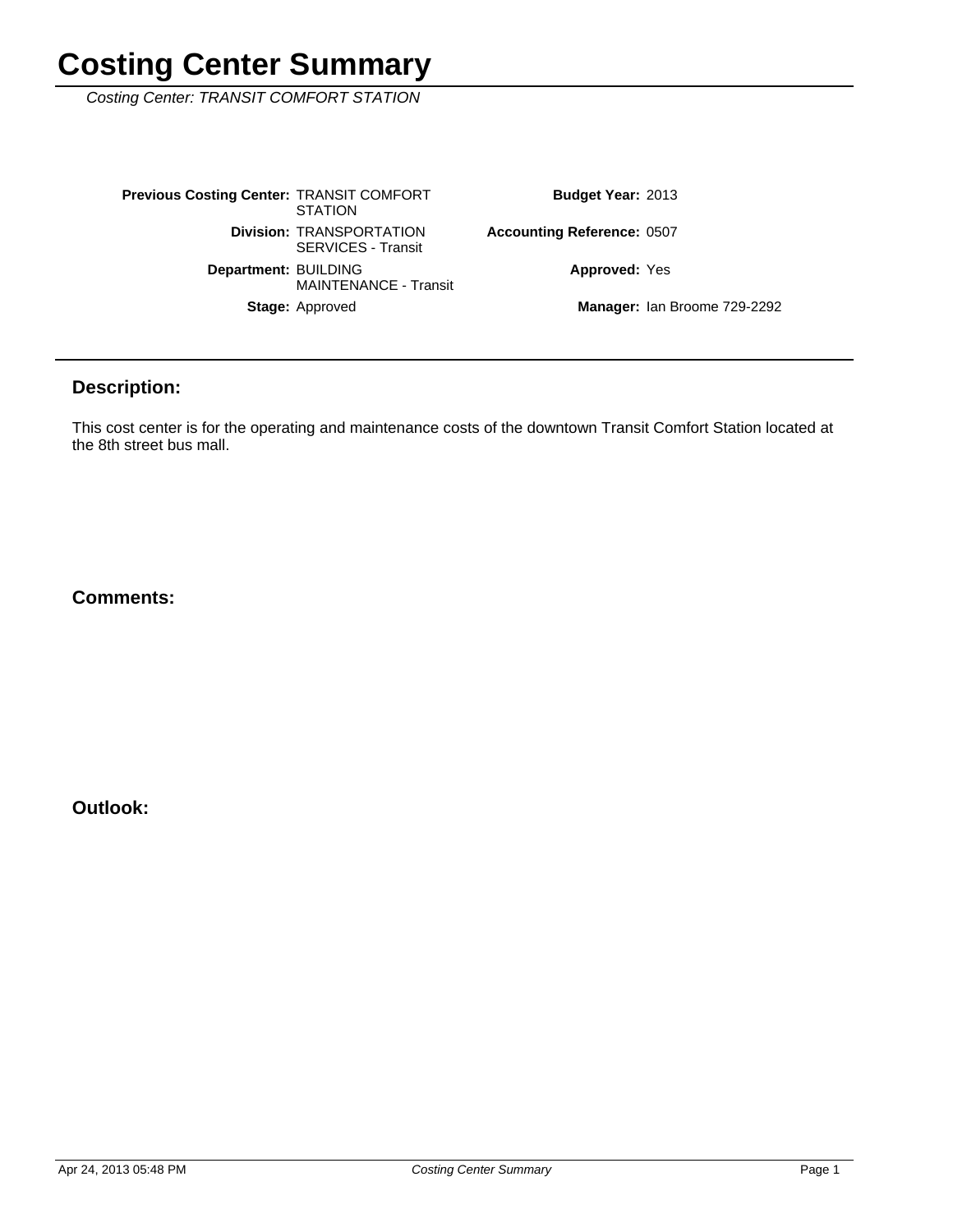Costing Center: TRANSIT COMFORT STATION

### **Changes to Costing Center:**

| <b>GL Account</b>          | <b>GL Account Description</b> | <b>Changes</b> | <b>Percent Change</b> | 2012<br><b>Approved</b><br><b>Stage</b> | 2013 Amount |
|----------------------------|-------------------------------|----------------|-----------------------|-----------------------------------------|-------------|
| <b>Expenditures</b>        |                               |                |                       |                                         |             |
| 51083                      | REGULAR SALARIES              | Increased      | 4.26%                 | 2,323                                   | 2,422       |
| 52755                      | <b>CLEANING CONTRACT</b>      | Decreased      | 41.57 %               | 5.175                                   | 3,024       |
| 53046                      | <b>POWER</b>                  | Increased      | 18.34 %               | 2,197                                   | 2,600       |
| 53150                      | <b>WATER</b>                  | Unchanged      | 0.00%                 | 758                                     | 758         |
| 54099                      | <b>PARTS AND MATERIALS</b>    | Unchanged      | 0.00%                 | 1.639                                   | 1.639       |
| <b>Total Expenditures:</b> |                               |                |                       | 12,092                                  | 10.443      |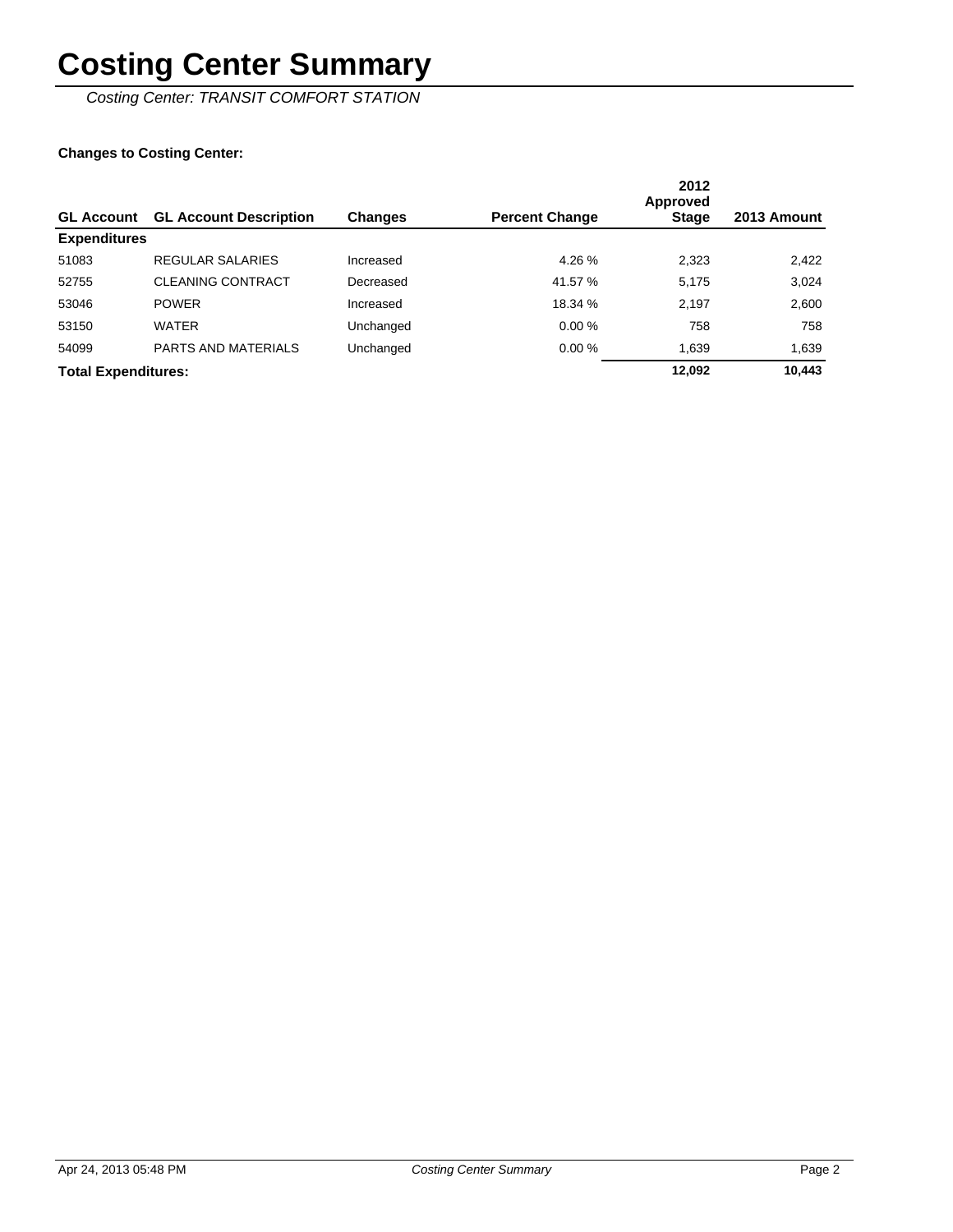Costing Center: TRANSIT COMFORT STATION

|                                                  | 2011<br><b>Actuals</b> | 2012<br><b>Revised</b><br><b>Budget</b> | 2013<br><b>Current</b><br><b>Budget</b> | 2014<br>Forecast |
|--------------------------------------------------|------------------------|-----------------------------------------|-----------------------------------------|------------------|
| <b>Expenditures</b>                              |                        |                                         |                                         |                  |
| <b>Contract Services</b>                         |                        |                                         |                                         |                  |
| 52755<br><b>CLEANING CONTRACT</b>                | 4,845                  | 2,775                                   | 3,024                                   | 3,024            |
| <b>Contract Services Total</b>                   | 4,845                  | 2,775                                   | 3,024                                   | 3,024            |
| <b>Materials and Supplies</b>                    |                        |                                         |                                         |                  |
| PARTS AND MATERIALS<br>54099                     | 1,331                  | 2,531                                   | 1,639                                   | 1,639            |
| <b>WORK ORDER PARTS &amp; MATERIALS</b><br>54257 | 0                      | 8                                       | 0                                       | $\mathbf 0$      |
| Materials and Supplies Total                     | 1,331                  | 2,539                                   | 1,639                                   | 1,639            |
| Salaries and Wages                               |                        |                                         |                                         |                  |
| <b>REGULAR SALARIES</b><br>51083                 | 2,619                  | 900                                     | 2,422                                   | 2,491            |
| Salaries and Wages Total                         | 2,619                  | 900                                     | 2,422                                   | 2,491            |
| <b>Utilities</b>                                 |                        |                                         |                                         |                  |
| <b>POWER</b><br>53046                            | 2,427                  | 2,500                                   | 2,600                                   | 2,600            |
| <b>WATER</b><br>53150                            | 734                    | 858                                     | 758                                     | 758              |
| <b>Utilities Total</b>                           | 3,161                  | 3,358                                   | 3,358                                   | 3,358            |
|                                                  | 11,957                 | 9,572                                   | 10,443                                  | 10,512           |
|                                                  |                        |                                         | 9.10%                                   | 0.67%            |
| <b>Net Total</b>                                 | (11, 957)              | (9, 572)                                | (10, 443)                               | (10, 512)        |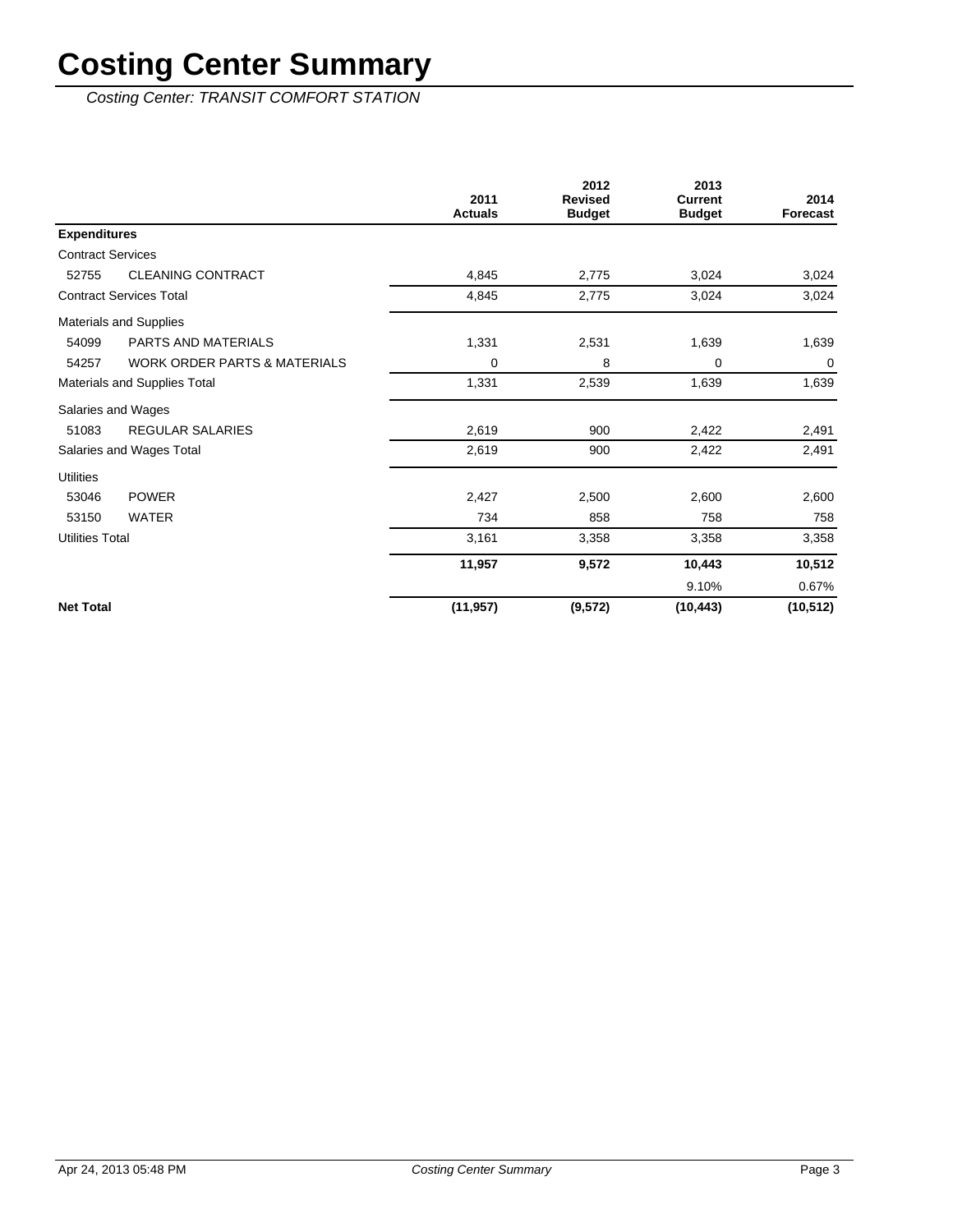Costing Center: TRANSIT COMFORT STATION

Expenses vs Revenues (In Thousands)



**Expenses** 

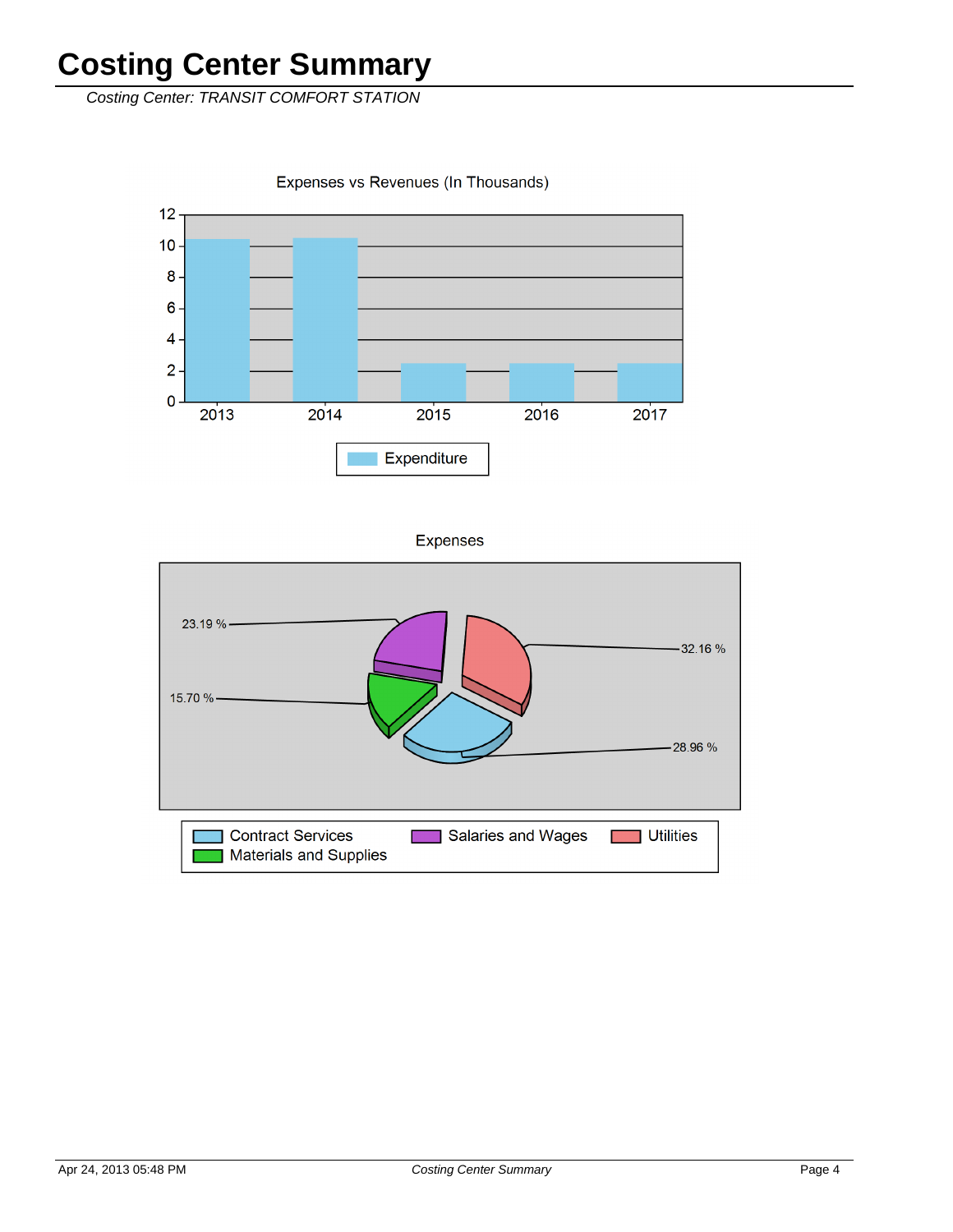Costing Center: HANDI-TRANSIT OPERATIONS

| <b>Previous Costing Center: HANDI-TRANSIT</b>         | <b>OPERATIONS</b>         | <b>Budget Year: 2013</b>          |
|-------------------------------------------------------|---------------------------|-----------------------------------|
| <b>Division: TRANSPORTATION</b>                       | <b>SERVICES - Transit</b> | <b>Accounting Reference: 3212</b> |
| <b>Department: TRANSIT / HANDI-</b><br><b>TRANSIT</b> |                           | <b>Approved: Yes</b>              |
| <b>Stage: Approved</b>                                |                           | Manager: Tim Sanderson 729-2130   |

#### **Description:**

This cost center captures all revenues and expenses associated with Handi-Transit operations.

#### **Comments:**

Under the leadership of the Director of Transportation Services, Handi-Transit provides door to door transit service to persons with disabilities located in the City of Brandon. This segment of Transportation Services operates up to five specially equipped vehicles, staffed by City of Brandon employees as well as a dispatch function, which serves to coordinate the transportation for our passengers. In addition, Handi-Transit utilizes the services of local taxi companies to perform "overflow" trips, under contract.

#### **Outlook:**

Handi-Transit has experienced increased ridership over the past several years and this trend is expected to continue. It is believed that this ridership increase will be accommodated through continued improvement in the scheduling of trips.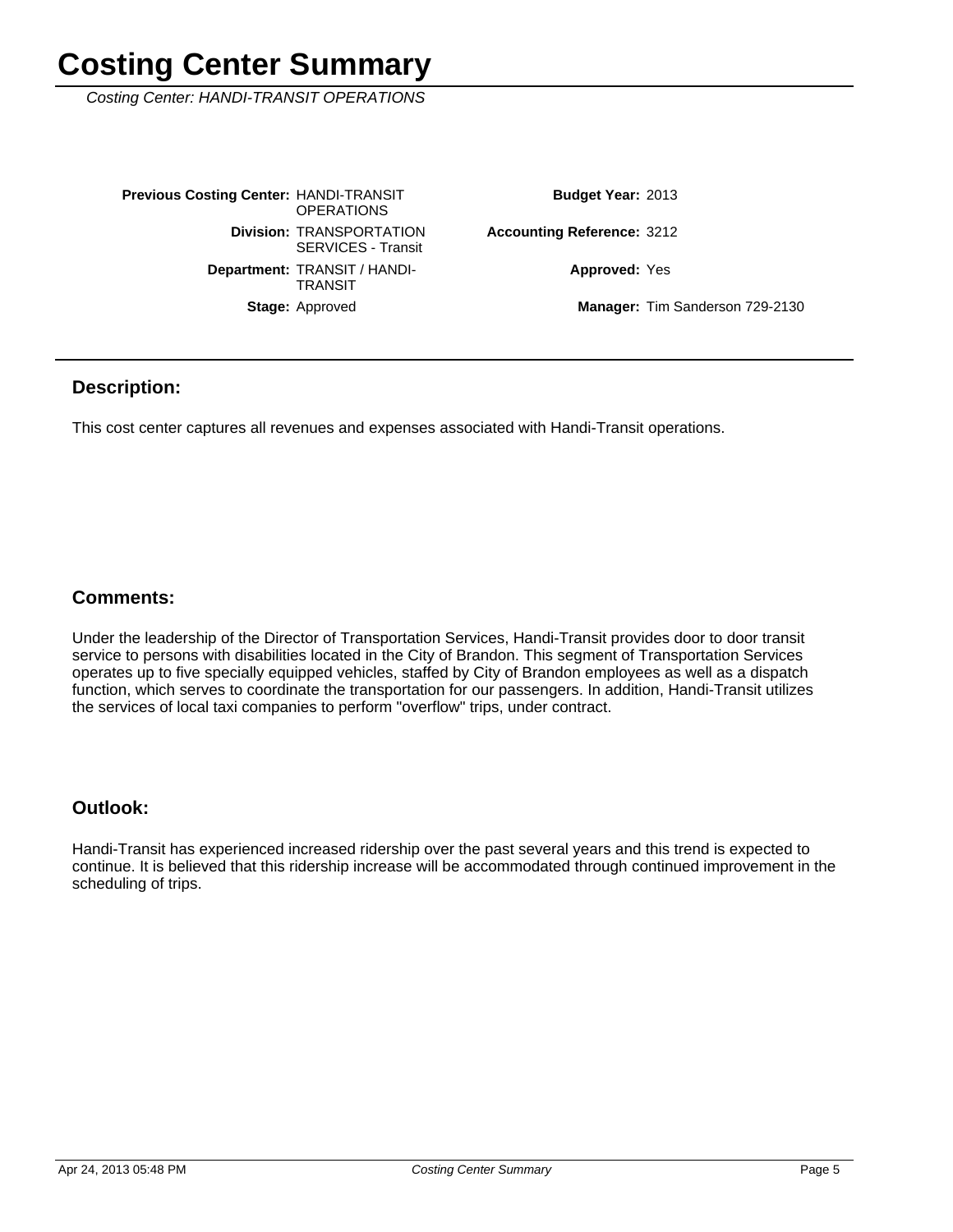Costing Center: HANDI-TRANSIT OPERATIONS

### **Changes to Costing Center:**

|                            |                                |                    |                       | 2012<br><b>Approved</b> |             |
|----------------------------|--------------------------------|--------------------|-----------------------|-------------------------|-------------|
| <b>GL Account</b>          | <b>GL Account Description</b>  | <b>Changes</b>     | <b>Percent Change</b> | <b>Stage</b>            | 2013 Amount |
| <b>Revenues</b>            |                                |                    |                       |                         |             |
| 42331                      | <b>TICKETS</b>                 | Increased          | 6.41%                 | 78,000                  | 83,000      |
| <b>Total Revenues:</b>     |                                |                    |                       | 78,000                  | 83,000      |
| <b>Expenditures</b>        |                                |                    |                       |                         |             |
| 51083                      | <b>REGULAR SALARIES</b>        | Increased          | 40.50 %               | 171,011                 | 240,274     |
| 51084                      | <b>OVERTIME SALARIES</b>       | Increased          | 33.33 %               | 3,000                   | 4,000       |
| 51086                      | STATUTORY HOLIDAY PAY          | Not used this year |                       | 1,000                   | 0           |
| 51121                      | <b>TRANSIT REPORTING PAY</b>   | New this year      |                       | 0                       | 17,153      |
| 51184                      | <b>DOUBLE OVERTIME</b>         | Not used this year |                       | 5,000                   | $\Omega$    |
| 51186                      | <b>STATUTORY PREMIUM</b>       | Not used this year |                       | 1,150                   | 0           |
| 51291                      | <b>REST BREAK RENUMERATION</b> | Increased          | 23.08 %               | 3,900                   | 4,800       |
| 52015                      | <b>CONTRACTS</b>               | Decreased          | 31.19 %               | 13,080                  | 9,000       |
| 52069                      | PRINTING COSTS                 | Decreased          | 66.67 %               | 1,500                   | 500         |
| 54099                      | <b>PARTS AND MATERIALS</b>     | Decreased          | 71.00 %               | 5,000                   | 1,450       |
| 54104                      | <b>DIESEL</b>                  | Increased          | 3.52 %                | 37,770                  | 39,100      |
| 59014                      | <b>WORK ORDERS</b>             | Not used this year |                       | 1,000                   | $\Omega$    |
| 59080                      | <b>INTERNAL EQUIPMENT</b>      | Unchanged          | 0.00%                 | 100,000                 | 100,000     |
| 59334                      | <b>INTERNAL CHARGES</b>        | New this year      |                       | 0                       | 13,700      |
| <b>Total Expenditures:</b> |                                |                    |                       | 343,411                 | 429,977     |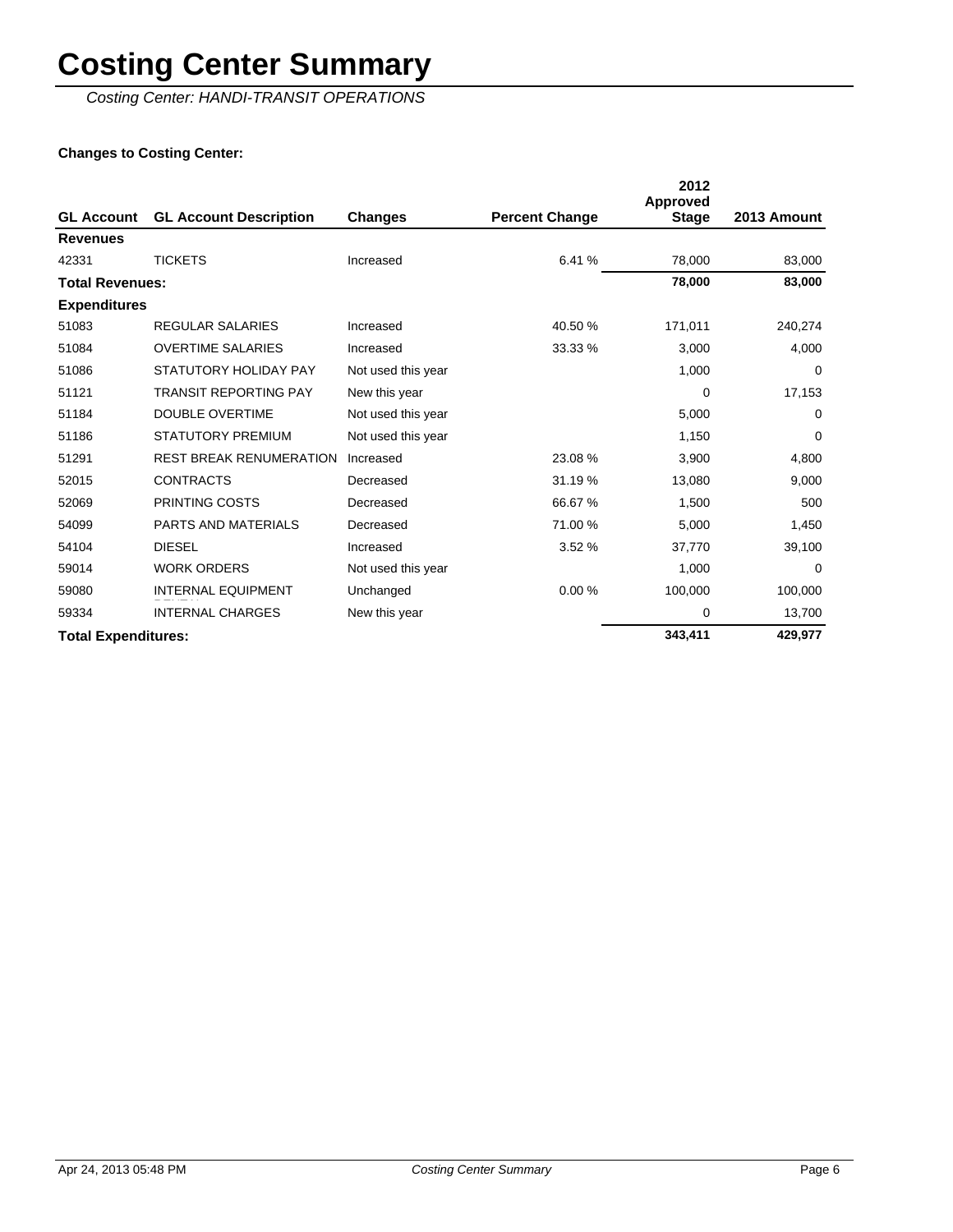|                                                                          | 2011<br><b>Actuals</b> | 2012<br><b>Revised</b><br><b>Budget</b> | 2013<br><b>Current</b><br><b>Budget</b> | 2014<br>Forecast    |
|--------------------------------------------------------------------------|------------------------|-----------------------------------------|-----------------------------------------|---------------------|
| <b>Revenues</b>                                                          |                        |                                         |                                         |                     |
| User Fees and Sales of Goods                                             |                        |                                         |                                         |                     |
| 42331<br><b>TICKETS</b>                                                  | 78,759                 | 77,000                                  | 83,000                                  | 86,000              |
| User Fees and Sales of Goods Total                                       | 78,759                 | 77,000                                  | 83,000                                  | 86,000              |
|                                                                          | 78,759                 | 77,000                                  | 83,000                                  | 86,000              |
|                                                                          |                        |                                         | 7.79%                                   | 3.61%               |
| <b>Expenditures</b>                                                      |                        |                                         |                                         |                     |
| <b>Contract Services</b>                                                 |                        |                                         |                                         |                     |
| <b>CONTRACTS</b><br>52015                                                | 5,137                  | 8,000                                   | 9,000                                   | 10,200              |
| PRINTING COSTS<br>52069                                                  | 270                    | 500                                     | 500                                     | 800                 |
| <b>Contract Services Total</b>                                           | 5,407                  | 8,500                                   | 9,500                                   | 11,000              |
| <b>Grants and Contributions</b>                                          |                        |                                         |                                         |                     |
| 55301R<br><b>RURAL FORUM</b>                                             | 0                      | 0                                       | 0                                       | 0                   |
| <b>Grants and Contributions Total</b>                                    | $\mathbf 0$            | $\mathbf 0$                             | 0                                       | $\mathbf 0$         |
| Materials and Supplies                                                   |                        |                                         |                                         |                     |
| PARTS AND MATERIALS<br>54099                                             | 7,414                  | 1,500                                   | 1,450                                   | 3,400               |
| <b>DIESEL</b><br>54104                                                   | 40,198                 | 34,610                                  | 39,100                                  | 40,300              |
| Materials and Supplies Total                                             | 47,612                 | 36,110                                  | 40,550                                  | 43,700              |
|                                                                          |                        |                                         |                                         |                     |
| Other                                                                    | 977                    |                                         |                                         |                     |
| 59014<br><b>WORK ORDERS</b><br>59080<br><b>INTERNAL EQUIPMENT RENTAL</b> | 100,000                | 70<br>100,000                           | 0<br>100,000                            | $\Omega$<br>100,000 |
| <b>Other Total</b>                                                       | 100,977                | 100,070                                 | 100,000                                 | 100,000             |
|                                                                          |                        |                                         |                                         |                     |
| Salaries and Wages                                                       |                        |                                         |                                         |                     |
| 51017<br><b>TRAINING PAY</b>                                             | 0                      | 0                                       | 0                                       | 0                   |
| 51083<br>REGULAR SALARIES                                                | 410,010                | 304,544                                 | 240,274                                 | 245,813             |
| 51084<br><b>OVERTIME SALARIES</b>                                        | 4,608                  | 2,300                                   | 4,000                                   | 3,200               |
| 51086<br>STATUTORY HOLIDAY PAY<br>SHIFT DIFFERENTIAL                     | 0                      | 0                                       | 0                                       | 0                   |
| 51090<br><b>TRANSIT REPORTING PAY</b>                                    | 47                     | 67                                      | 0                                       | 0                   |
| 51121<br>DOUBLE OVERTIME<br>51184                                        | 14,640<br>0            | 15,000<br>0                             | 17,153<br>0                             | 17,900<br>0         |
| STATUTORY PREMIUM<br>51186                                               |                        |                                         |                                         |                     |
| 51272<br><b>UNION LEAVE</b>                                              | 0<br>0                 | 0<br>0                                  | 0<br>0                                  | $\cup$<br>0         |
| 51291<br>REST BREAK RENUMERATION                                         | 0                      | 8                                       | 4,800                                   | 4,950               |
| 51350<br><b>BANK TIME EARNED</b>                                         | 0                      | 0                                       | 0                                       | 0                   |
| Salaries and Wages Total                                                 | 429,305                | 321,919                                 | 266,227                                 | 271,863             |
|                                                                          |                        |                                         |                                         |                     |
| Transfers to/from Internal Accounts                                      |                        |                                         |                                         |                     |
| <b>INTERNAL CHARGES</b><br>59334                                         | 0                      | 0                                       | 13,700                                  | 13,700              |
| Transfers to/from Internal Accounts Total                                | 0                      | 0                                       | 13,700                                  | 13,700              |
|                                                                          | 583,301                | 466,599                                 | 429,977                                 | 440,263             |
|                                                                          |                        |                                         | (7.85%)                                 | 2.39%               |
| <b>Net Total</b>                                                         | (504, 542)             | (389, 599)                              | (346, 977)                              | (354, 263)          |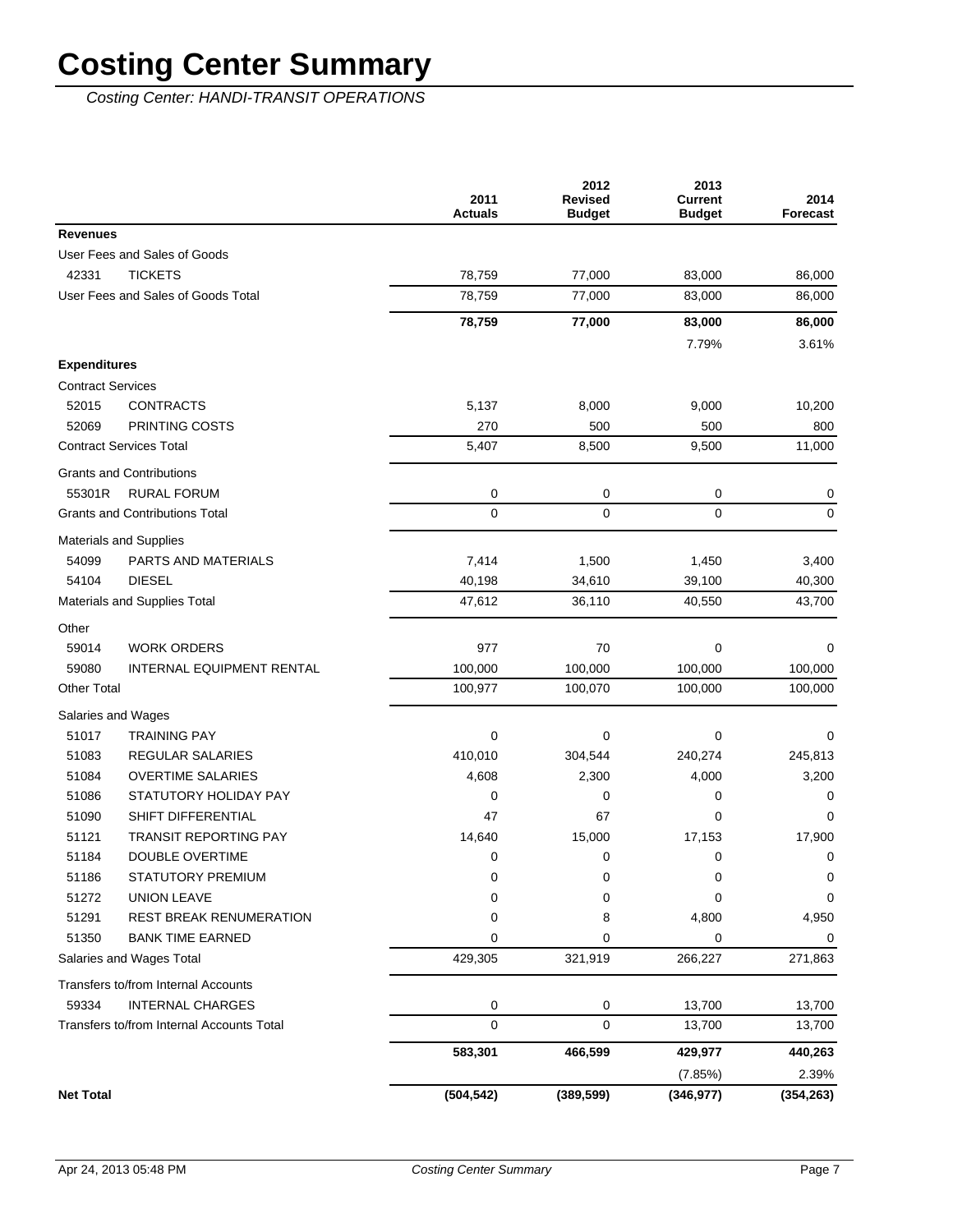Costing Center: HANDI-TRANSIT OPERATIONS

Expenses vs Revenues (In Thousands)



**Expenses** 

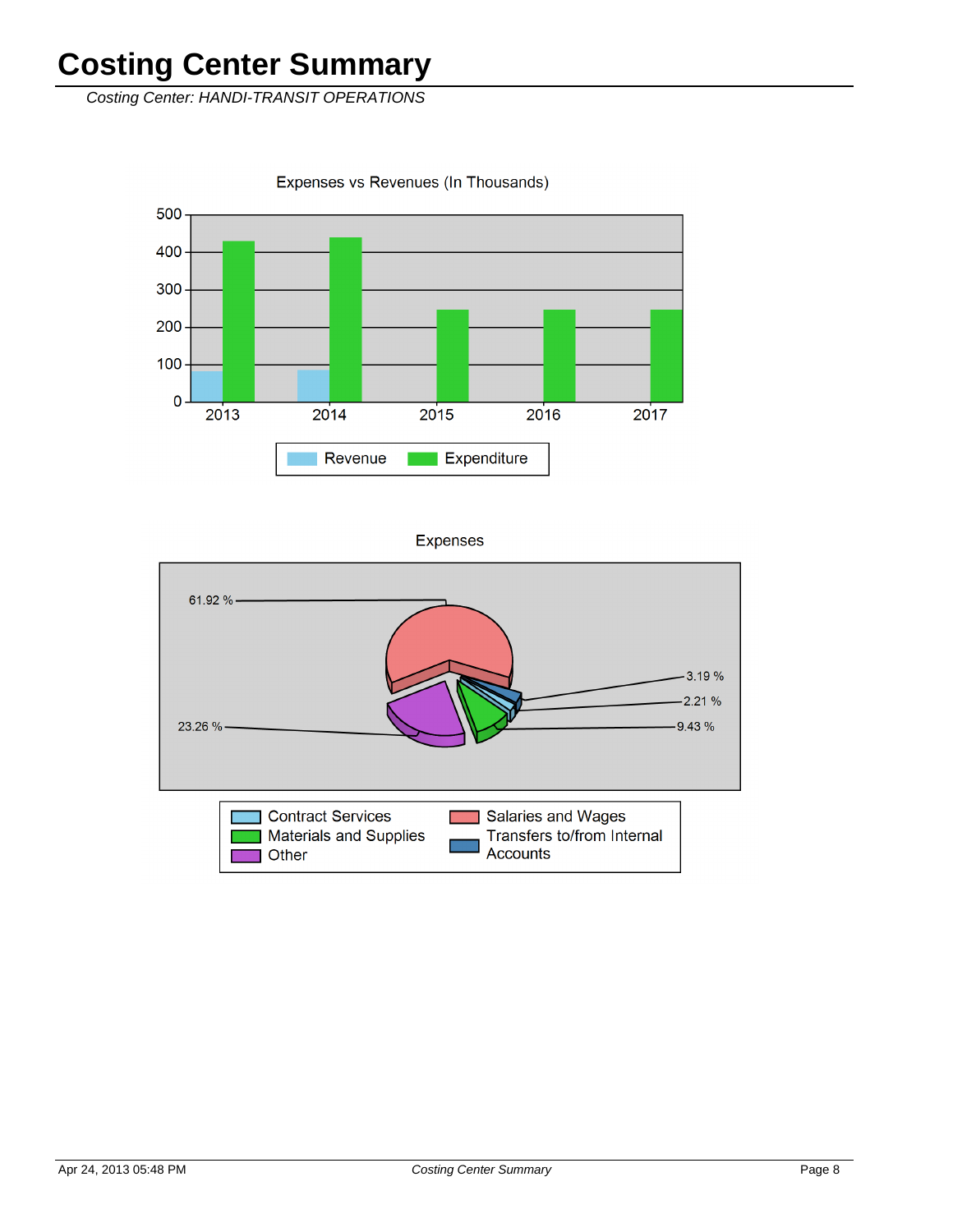Costing Center: TRANSIT OPERATIONS

Stage: Approved Department: TRANSIT / HANDI-**TRANSIT Division: TRANSPORTATION** SERVICES - Transit **Previous Costing Center: TRANSIT OPERATIONS**  3202 **Accounting Reference:** Budget Year: 2013

**Approved: Yes** 

Manager: Tim Sanderson 729-2130

#### **Description:**

This cost center captures all revenues and expenses associated with Transit operations.

#### **Comments:**

Under the leadership of the Director of Transportation Services, Transit Operations provides the Citizens of Brandon with fixed route and charter transit services. Routes are offered to most areas of the City, including major destinations, Monday through Saturday from 6 AM until Midnight. A downtown terminal, which includes a staffed information booth is located on Rosser Ave, between 7th and 9th.

Through a funding agreement with the Province of Manitoba, Brandon Transit is subsidized for 50% of it's operating deficit.

#### **Outlook:**

In 2013, it is anticipated that aside from normally occurring increases to areas such as salaries, fuel, utilities, contractual agreements and vehicle maintenance, expenses will be maintained at 2012 levels or decreased. One exception to this trend is an increased expense in printing costs resulting from the shift to "smart card" media from traditional paper passes and tickets. This change is required in order to fully leverage the capabilities of the new automated fare collection will be up and running in early 2013.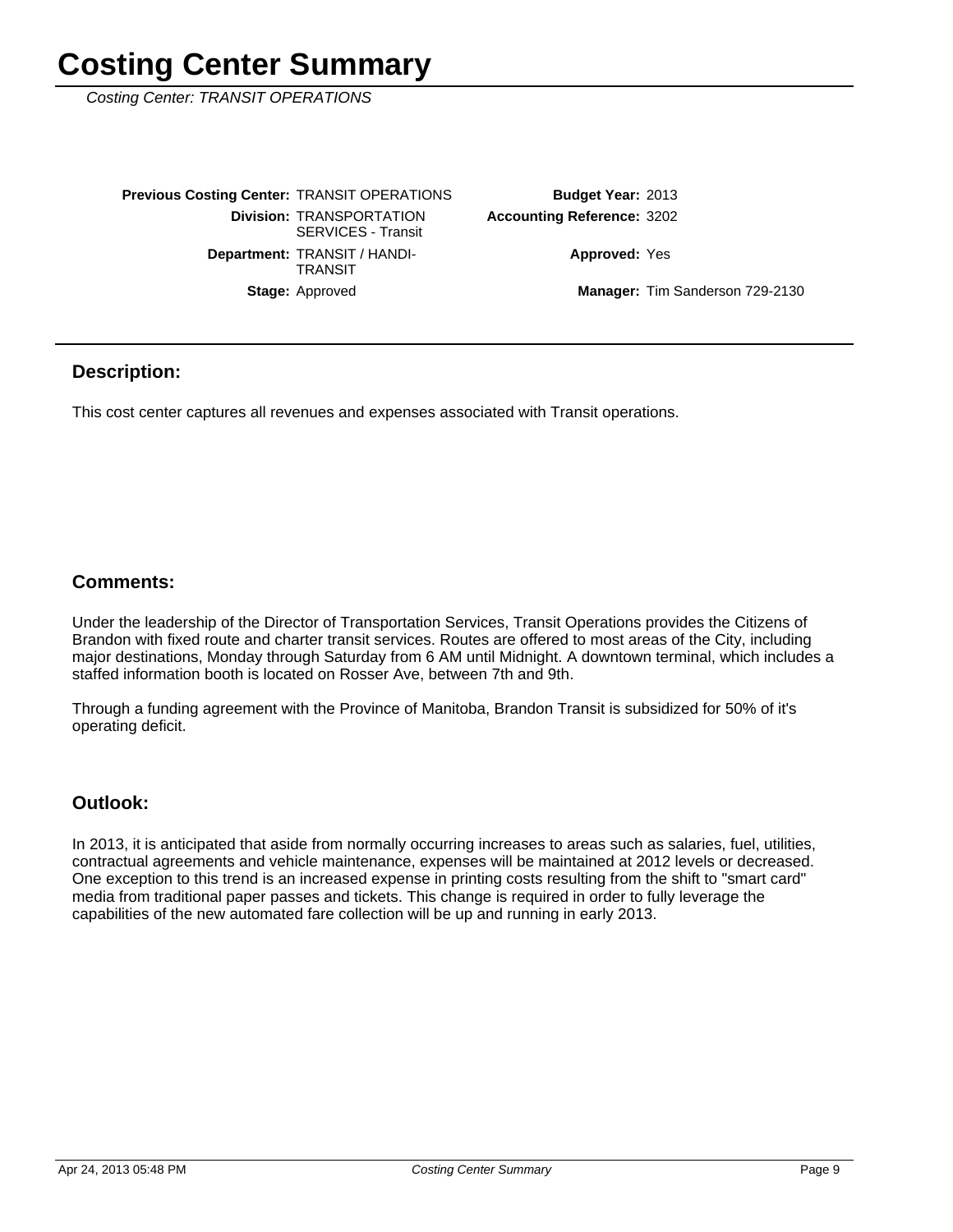Costing Center: TRANSIT OPERATIONS

### **Changes to Costing Center:**

| <b>GL Account</b>      | <b>GL Account Description</b>     | <b>Changes</b>     | <b>Percent Change</b> | 2012<br>Approved<br><b>Stage</b> | 2013 Amount |
|------------------------|-----------------------------------|--------------------|-----------------------|----------------------------------|-------------|
| <b>Revenues</b>        |                                   |                    |                       |                                  |             |
| 42331                  | <b>TICKETS</b>                    | Increased          | 10.00 %               | 200,000                          | 220,000     |
| 42332                  | <b>BUS PASSES</b>                 | Decreased          | 12.45 %               | 434,020                          | 380,000     |
| 42335                  | <b>BUS PASS AGREEMENTS</b>        | Increased          | 133.33 %              | 75,000                           | 175,000     |
| 42365                  | <b>COMMISSION REVENUES</b>        | Not used this year |                       | 2,500                            | 0           |
| 42404                  | <b>BUS CHARTER REVENUES</b>       | Decreased          | 27.27 %               | 55,000                           | 40,000      |
| 42405                  | <b>BUS ADVERTISING</b>            | Increased          | 60.00 %               | 22,500                           | 36,000      |
| 42406                  | <b>BUS SHELTER ADVERTISING</b>    | Decreased          | 30.00 %               | 20,000                           | 14,000      |
| 42407                  | <b>BUS BENCH ADVERTISING</b>      | Increased          | 3.13%                 | 57,600                           | 59,400      |
| 42467                  | ROUTE REVENUE                     | Decreased          | 22.22 %               | 360,000                          | 280,000     |
| 42491                  | <b>SCHOOL PATROL PASSES</b>       | Unchanged          | 0.00%                 | 10,000                           | 10,000      |
| 43510                  | PROVINCIAL GOV'T                  | Not used this year |                       | 150,000                          | 0           |
| 43644                  | PROVINCIAL OPERATING              | Increased          | 9.72%                 | 1,411,100                        | 1,548,304   |
| <b>Total Revenues:</b> |                                   |                    |                       | 2,797,720                        | 2,762,704   |
| <b>Expenditures</b>    |                                   |                    |                       |                                  |             |
| 51083                  | <b>REGULAR SALARIES</b>           | Increased          | 1.36 %                | 2,513,267                        | 2,547,426   |
| 51084                  | <b>OVERTIME SALARIES</b>          | Increased          | 100.00 %              | 15,000                           | 30,000      |
| 51090                  | SHIFT DIFFERENTIAL                | Increased          | 63.03%                | 8,894                            | 14,500      |
| 51100                  | <b>UNIFORMS</b>                   | Decreased          | 16.67 %               | 30,000                           | 25,000      |
| 51121                  | <b>TRANSIT REPORTING PAY</b>      | Decreased          | 2.22 %                | 45,000                           | 44,000      |
| 51122                  | <b>BOOT ALLOWANCE</b>             | Decreased          | 10.00 %               | 300                              | 270         |
| 51141                  | <b>TRAINING &amp; DEVELOPMENT</b> | Decreased          | 1.00 %                | 10,000                           | 9,900       |
| 51184                  | DOUBLE OVERTIME                   | Not used this year |                       | 32,000                           | 0           |
| 51186                  | STATUTORY PREMIUM                 | Increased          | 68.80 %               | 3,910                            | 6,600       |
| 51210                  | <b>LICENSES</b>                   | Unchanged          | 0.00%                 | 1,000                            | 1,000       |
| 51259                  | <b>SERVICE AWARDS</b>             | Unchanged          | 0.00%                 | 2,000                            | 2,000       |
| 51285                  | <b>MEDICALS</b>                   | Unchanged          | 0.00%                 | 1,000                            | 1,000       |
| 51291                  | <b>REST BREAK RENUMERATION</b>    | Increased          | 44.17 %               | 30,000                           | 43,250      |
| 52015                  | <b>CONTRACTS</b>                  | Increased          | 17.14 %               | 10,500                           | 12,300      |
| 52028                  | FIRE INSURANCE                    | Increased          | 13.74 %               | 131                              | 149         |
| 52029                  | <b>LIABILITY INSURANCE</b>        | Increased          | 7.12 %                | 2,751                            | 2,947       |
| 52069                  | PRINTING COSTS                    | Increased          | 319.23 %              | 13,000                           | 54,500      |
| 52089                  | <b>COMMISSION</b>                 | Unchanged          | 0.00%                 | 800                              | 800         |
| 52458                  | PROFESSIONAL FEES-                | Unchanged          | 0.00%                 | 5,000                            | 5,000       |
| 53046                  | <b>POWER</b>                      | Increased          | 6.58%                 | 5,123                            | 5,460       |
| 53130                  | <b>TELEPHONE REGULAR</b>          | Decreased          | 11.17 %               | 5,730                            | 5,090       |
| 53131                  | TELEPHONE LONG DISTANCE           | Not used this year |                       | 30                               | 0           |
| 53295                  | RADIO COSTS                       | Increased          | 29.16 %               | 12,388                           | 16,000      |
| 54099                  | PARTS AND MATERIALS               | Decreased          | 0.48%                 | 20,900                           | 20,800      |
| 54103                  | GASOLINE #2                       | Decreased          | 36.12 %               | 3,757                            | 2,400       |
| 54104                  | <b>DIESEL</b>                     | Increased          | 17.03 %               | 466,030                          | 545,400     |
| 54410                  | <b>EQUIPMENT PURCHASES</b>        | Increased          | 131.25 %              | 4,000                            | 9,250       |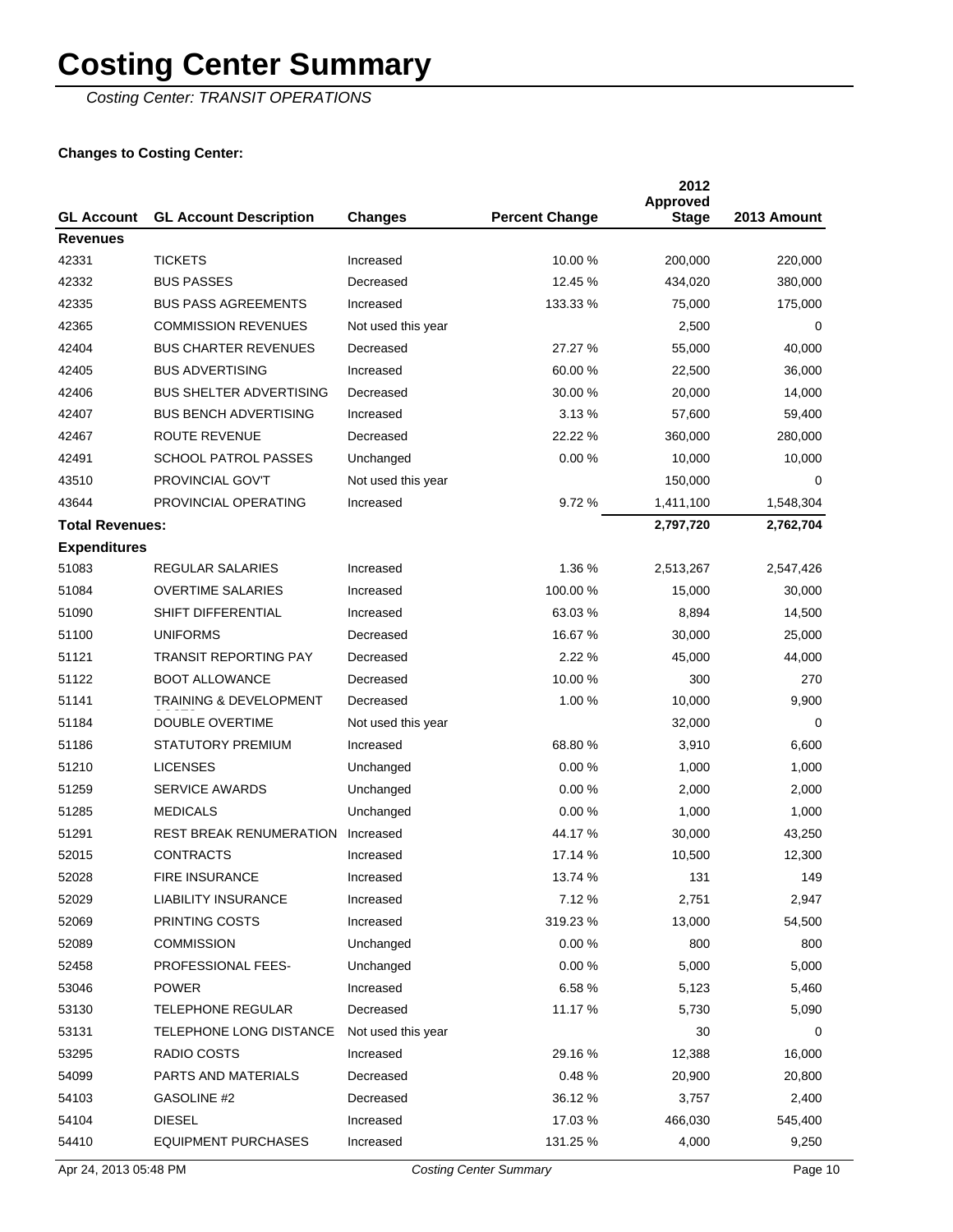|                            |                                   |                    |                       | 2012<br>Approved |             |
|----------------------------|-----------------------------------|--------------------|-----------------------|------------------|-------------|
| <b>GL Account</b>          | <b>GL Account Description</b>     | <b>Changes</b>     | <b>Percent Change</b> | <b>Stage</b>     | 2013 Amount |
| 58510                      | <b>TRANSIT EQUIPMENT B/L 3654</b> | Not used this year |                       | 150,000          | 0           |
| 59003                      | <b>ADVERTISING</b>                | Unchanged          | 0.00%                 | 20,000           | 20,000      |
| 59014                      | <b>WORK ORDERS</b>                | Not used this year |                       | 5,000            | 0           |
| 59059                      | <b>MEMBERSHIP</b>                 | Unchanged          | 0.00%                 | 5.000            | 5,000       |
| 59080                      | <b>INTERNAL EQUIPMENT</b>         | Increased          | 15.06 %               | 418.250          | 481,250     |
| 59138                      | <b>BUSINESS TRAVEL - MILEAGE</b>  | Decreased          | 80.00 %               | 1.000            | 200         |
| 59608                      | <b>LABOUR RELATIONS-TRANSIT</b>   | Decreased          | 75.00 %               | 60.000           | 15,000      |
| 59993                      | <b>EQUIPMENT CAPITAL</b>          | Decreased          | 8.32 %                | 29,555           | 27.095      |
| <b>Total Expenditures:</b> |                                   |                    |                       | 3,931,316        | 3,953,587   |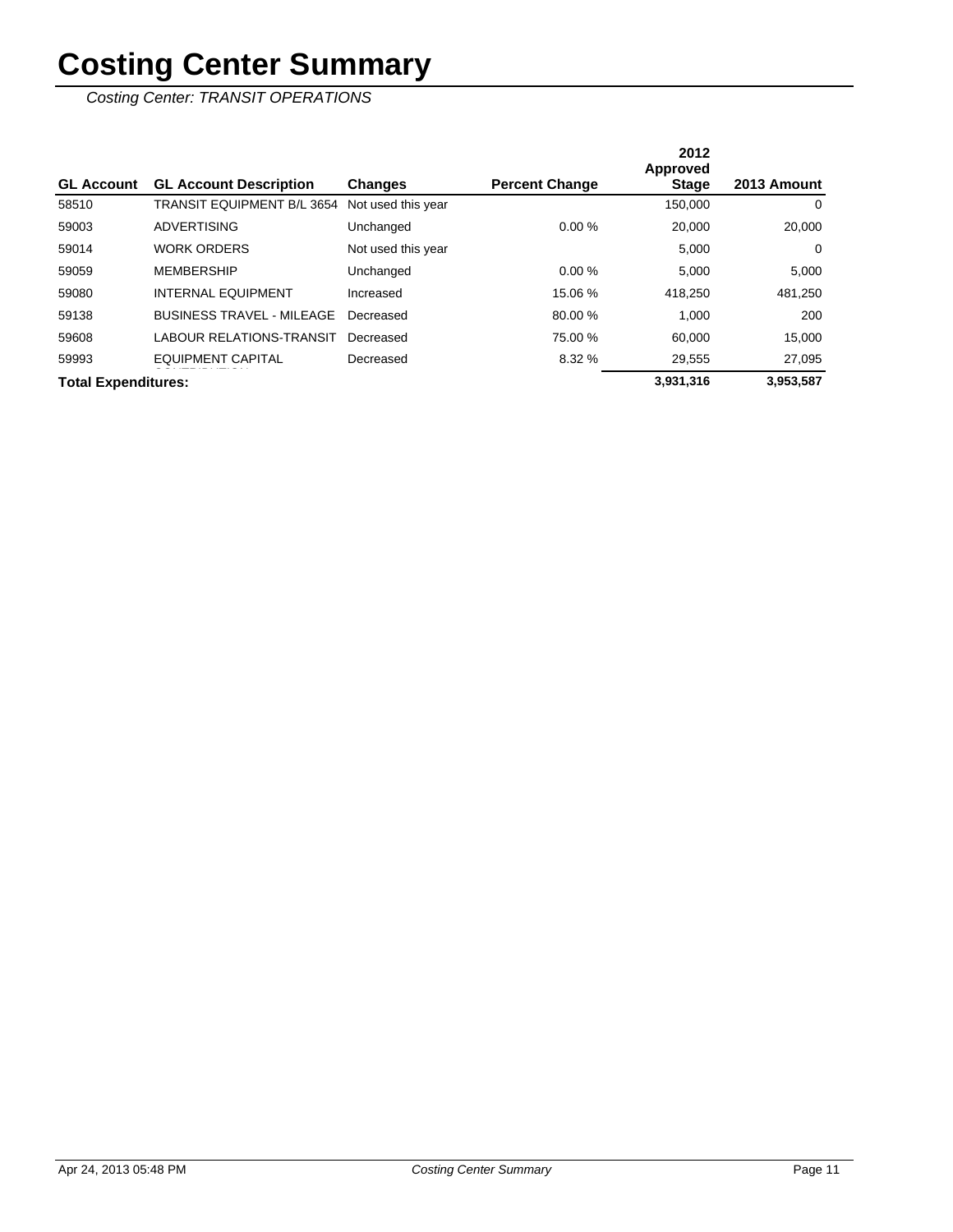|                          |                                               | 2011<br><b>Actuals</b> | 2012<br><b>Revised</b><br><b>Budget</b> | 2013<br><b>Current</b><br><b>Budget</b> | 2014<br>Forecast |
|--------------------------|-----------------------------------------------|------------------------|-----------------------------------------|-----------------------------------------|------------------|
| <b>Revenues</b>          |                                               |                        |                                         |                                         |                  |
|                          | <b>Conditional Government Transfers</b>       |                        |                                         |                                         |                  |
| 43510                    | PROVINCIAL GOV'T                              | 0                      | 150,000                                 | 0                                       | 0                |
| 43644                    | PROVINCIAL OPERATING GRANT                    | 1,382,171              | 1,496,322                               | 1,548,304                               | 1,597,054        |
|                          | <b>Conditional Government Transfers Total</b> | 1,382,171              | 1,646,322                               | 1,548,304                               | 1,597,054        |
| Other Income             |                                               |                        |                                         |                                         |                  |
| 42365                    | <b>COMMISSION REVENUES</b>                    | 0                      | 0                                       | 0                                       | 0                |
| 42990                    | <b>RECEIPTS</b>                               | 26,331                 | 0                                       | 0                                       | 0                |
| Other Income Total       |                                               | 26,331                 | 0                                       | 0                                       | $\mathbf 0$      |
|                          | User Fees and Sales of Goods                  |                        |                                         |                                         |                  |
| 42331                    | <b>TICKETS</b>                                | 209,944                | 243,500                                 | 220,000                                 | 235,000          |
| 42332                    | <b>BUS PASSES</b>                             | 460,659                | 338,000                                 | 380,000                                 | 395,000          |
| 42335                    | <b>BUS PASS AGREEMENTS</b>                    | 70,270                 | 87,500                                  | 175,000                                 | 175,000          |
| 42404                    | <b>BUS CHARTER REVENUES</b>                   | 0                      | 30,000                                  | 40,000                                  | 40,000           |
| 42405                    | <b>BUS ADVERTISING</b>                        | 21,551                 | 30,000                                  | 36,000                                  | 36,000           |
| 42406                    | <b>BUS SHELTER ADVERTISING</b>                | 20,962                 | 14,500                                  | 14,000                                  | 14,000           |
| 42407                    | <b>BUS BENCH ADVERTISING</b>                  | 64,651                 | 57,600                                  | 59,400                                  | 61,200           |
| 42408                    | <b>INFO-POST ADVERTISING</b>                  | 0                      | 0                                       | 0                                       | 0                |
| 42409                    | NEWSPAPER SALES                               | $\mathbf 0$            | 0                                       | 0                                       | $\Omega$         |
| 42467                    | <b>ROUTE REVENUE</b>                          | 338,641                | 290,000                                 | 280,000                                 | 305,000          |
| 42491                    | <b>SCHOOL PATROL PASSES</b>                   | 10,000                 | 10,000                                  | 10,000                                  | 10,000           |
|                          | User Fees and Sales of Goods Total            | 1,196,676              | 1,101,100                               | 1,214,400                               | 1,271,200        |
|                          |                                               | 2,605,178              | 2,747,422                               | 2,762,704                               | 2,868,254        |
|                          |                                               |                        |                                         | 0.56%                                   | 3.82%            |
| <b>Expenditures</b>      |                                               |                        |                                         |                                         |                  |
| <b>Benefits</b>          |                                               |                        |                                         |                                         |                  |
| 51100                    | <b>UNIFORMS</b>                               | 36,903                 | 23,000                                  | 25,000                                  | 35,000           |
| 51122                    | <b>BOOT ALLOWANCE</b>                         | 295                    | 180                                     | 270                                     | 325              |
| 51210                    | <b>LICENSES</b>                               | 975                    | 780                                     | 1,000                                   | 1,100            |
| 51259                    | <b>SERVICE AWARDS</b>                         | 0                      | 0                                       | 2,000                                   | 2,000            |
| 51285                    | <b>MEDICALS</b>                               | 940                    | 1,000                                   | 1,000                                   | 1,000            |
| <b>Benefits Total</b>    |                                               | 39,113                 | 24,960                                  | 29,270                                  | 39,425           |
| <b>Contract Services</b> |                                               |                        |                                         |                                         |                  |
| 52015                    | <b>CONTRACTS</b>                              | 16,835                 | 15,000                                  | 12,300                                  | 14,000           |
| 52028                    | <b>FIRE INSURANCE</b>                         | 130                    | 135                                     | 149                                     | 154              |
| 52029                    | <b>LIABILITY INSURANCE</b>                    | 0                      | 2,754                                   | 2,947                                   | 2,947            |
| 52069                    | PRINTING COSTS                                | 12,481                 | 22,000                                  | 54,500                                  | 56,000           |
| 52089                    | <b>COMMISSION</b>                             | 655                    | 800                                     | 800                                     | 1,000            |
| 52458                    | PROFESSIONAL FEES-TRANSIT                     | 0                      | 4,000                                   | 5,000                                   | 6,000            |
|                          | <b>Contract Services Total</b>                | 30,101                 | 44,689                                  | 75,696                                  | 80,101           |
|                          | <b>Equipment Purchases</b>                    |                        |                                         |                                         |                  |
| 54410                    | <b>EQUIPMENT PURCHASES</b>                    | 336                    | 1,500                                   | 9,250                                   | 4,000            |
|                          | <b>Equipment Purchases Total</b>              | 336                    | 1,500                                   | 9,250                                   | 4,000            |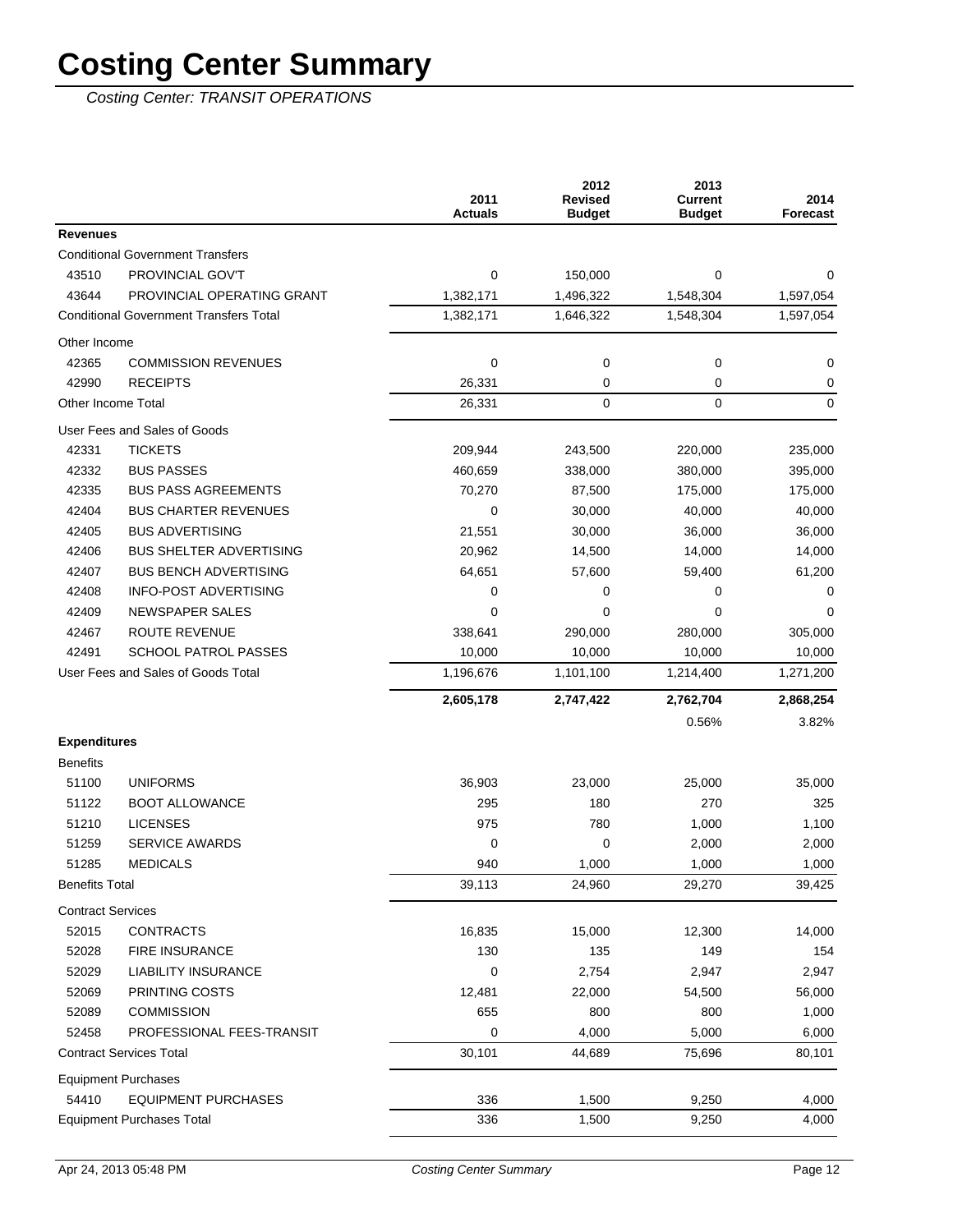|                    |                                         | 2011<br><b>Actuals</b> | 2012<br><b>Revised</b><br><b>Budget</b> | 2013<br><b>Current</b><br><b>Budget</b> | 2014<br><b>Forecast</b> |
|--------------------|-----------------------------------------|------------------------|-----------------------------------------|-----------------------------------------|-------------------------|
|                    | <b>Grants and Contributions</b>         |                        |                                         |                                         |                         |
| 55301R             | RURAL FORUM                             | 0                      | 0                                       | 0                                       | 0                       |
|                    | <b>Grants and Contributions Total</b>   | 0                      | $\mathbf 0$                             | $\mathbf 0$                             | 0                       |
|                    | <b>Materials and Supplies</b>           |                        |                                         |                                         |                         |
| 54099              | PARTS AND MATERIALS                     | 30,572                 | 25,500                                  | 20,800                                  | 27,300                  |
| 54103              | GASOLINE #2                             | 3,432                  | 3,757                                   | 2,400                                   | 4,200                   |
| 54104              | <b>DIESEL</b>                           | 540,465                | 566,000                                 | 545,400                                 | 561,762                 |
| 54121              | <b>NITROGEN</b>                         | 0                      | 0                                       | 0                                       | 0                       |
| 54323              | <b>INSURANCE DEDUCTIBLE</b>             | 0                      | 0                                       | 0                                       | 0                       |
|                    | Materials and Supplies Total            | 574,469                | 595,257                                 | 568,600                                 | 593,262                 |
| Other              |                                         |                        |                                         |                                         |                         |
| 51141              | <b>TRAINING &amp; DEVELOPMENT COSTS</b> | 11,850                 | 7,113                                   | 9,900                                   | 14,500                  |
| 59003              | <b>ADVERTISING</b>                      | 12,911                 | 20,000                                  | 20,000                                  | 29,500                  |
| 59014              | <b>WORK ORDERS</b>                      | 10,701                 | 0                                       | 0                                       | 0                       |
| 59059              | <b>MEMBERSHIP</b>                       | 4,528                  | 4,462                                   | 5,000                                   | 5,500                   |
| 59080              | INTERNAL EQUIPMENT RENTAL               | 456,577                | 418,250                                 | 481,250                                 | 481,250                 |
| 59138              | <b>BUSINESS TRAVEL - MILEAGE</b>        | 1,493                  | 200                                     | 200                                     | 500                     |
| 59139              | <b>CONFERENCE COSTS</b>                 | 3,639                  | 2,887                                   | 0                                       | 0                       |
| 59608              | LABOUR RELATIONS-TRANSIT                | 0                      | 30,000                                  | 15,000                                  | 15,000                  |
| 59993              | EQUIPMENT CAPITAL CONTRIBUTION          | 0                      | 27,505                                  | 27,095                                  | 30,466                  |
| <b>Other Total</b> |                                         | 501,699                | 510,417                                 | 558,445                                 | 576,716                 |
|                    | Reserve Appropriation                   |                        |                                         |                                         |                         |
| 58510              | <b>TRANSIT EQUIPMENT B/L 3654</b>       | 0                      | 150,000                                 | 0                                       | 0                       |
|                    | Reserve Appropriation Total             | 0                      | 150,000                                 | $\mathbf 0$                             | 0                       |
|                    | Salaries and Wages                      |                        |                                         |                                         |                         |
| 51017              | <b>TRAINING PAY</b>                     | 0                      | 0                                       | 0                                       | 0                       |
| 51083              | <b>REGULAR SALARIES</b>                 | 2,264,938              | 2,379,039                               | 2,547,426                               | 2,624,579               |
| 51084              | <b>OVERTIME SALARIES</b>                | 42,618                 | 25,000                                  | 30,000                                  | 40,000                  |
| 51090              | SHIFT DIFFERENTIAL                      | 12,025                 | 12,500                                  | 14,500                                  | 15,500                  |
| 51121              | <b>TRANSIT REPORTING PAY</b>            | 35,419                 | 35,000                                  | 44,000                                  | 46,500                  |
| 51184              | DOUBLE OVERTIME                         | 0                      | 0                                       | 0                                       | 0                       |
| 51186              | STATUTORY PREMIUM                       | 0                      | 0                                       | 6,600                                   | 4,000                   |
| 51231              | <b>INTERNAL SALARIES</b>                | 0                      | 1,000                                   | 0                                       | 0                       |
| 51272              | <b>UNION LEAVE</b>                      | 0                      | 0                                       | 0                                       | 0                       |
| 51291              | REST BREAK RENUMERATION                 | 41,430                 | 41,430                                  | 43,250                                  | 45,000                  |
|                    | Salaries and Wages Total                | 2,396,430              | 2,493,969                               | 2,685,776                               | 2,775,579               |
| <b>Utilities</b>   |                                         |                        |                                         |                                         |                         |
| 53046              | <b>POWER</b>                            | 5,043                  | 5,123                                   | 5,460                                   | 5,650                   |
| 53130              | <b>TELEPHONE REGULAR</b>                | 7,417                  | 5,500                                   | 5,090                                   | 5,800                   |
| 53131              | TELEPHONE LONG DISTANCE                 | 42                     | 0                                       | 0                                       | 0                       |
|                    |                                         | 3,568,073              | 3,843,803                               | 3,953,587                               | 4,100,533               |
|                    |                                         |                        |                                         | 2.86%                                   | 3.72%                   |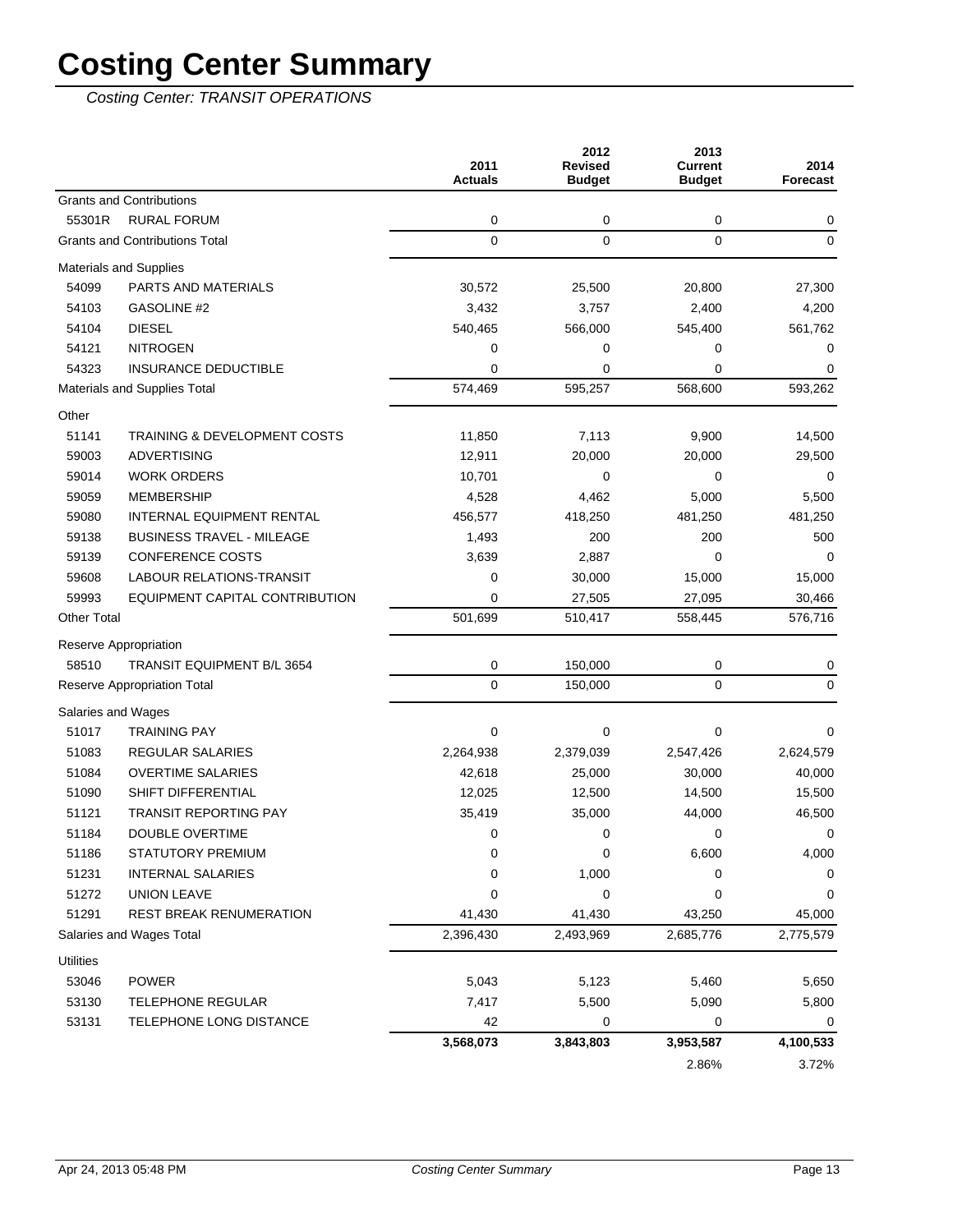|                        | 2011<br><b>Actuals</b> | 2012<br><b>Revised</b><br><b>Budget</b> | 2013<br>Current<br><b>Budget</b> | 2014<br><b>Forecast</b> |
|------------------------|------------------------|-----------------------------------------|----------------------------------|-------------------------|
| RADIO COSTS<br>53295   | 13.424                 | 12.388                                  | 16.000                           | 20,000                  |
| <b>Utilities Total</b> | 25,926                 | 23.011                                  | 26,550                           | 31,450                  |
|                        | 3,568,073              | 3,843,803                               | 3,953,587                        | 4,100,533               |
|                        |                        |                                         | 2.86%                            | 3.72%                   |
| <b>Net Total</b>       | (962, 896)             | (1,096,381)                             | (1, 190, 883)                    | (1,232,279)             |